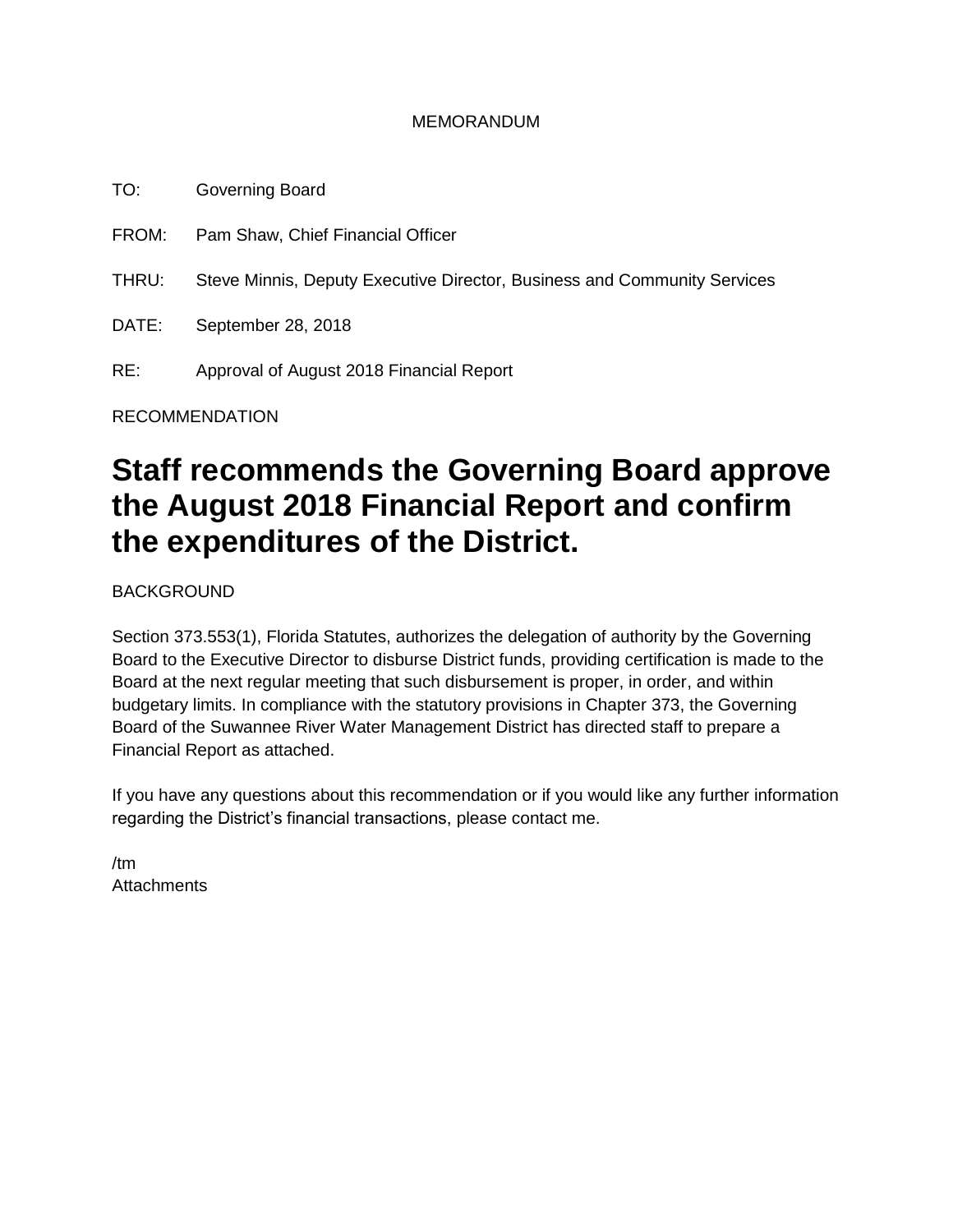| <b>Suwannee River Water Management District</b> |
|-------------------------------------------------|
| <b>Cash Report</b>                              |
| August 2018                                     |

| <b>Financial Institution/Account</b>       | <b>Monthly</b><br><b>Interest</b> | <b>Interest</b><br>Rate % | <b>Closing</b><br><b>Balance</b> |
|--------------------------------------------|-----------------------------------|---------------------------|----------------------------------|
| <b>First Federal Permit Fee</b>            | \$0.00                            |                           | \$31,623.31                      |
| <b>First Federal Accounts Payable</b>      | \$0.00                            |                           | \$35,000.00                      |
| <b>First Federal Depository</b>            | \$176.92                          | 0.03%                     | \$662,831.39                     |
| Special Purpose Investment Account (SPIA)* | \$66,880.18                       | $1.92\%$                  | \$40,323,706.06                  |
| TOTAL                                      | \$67,057.10                       |                           | \$41,053,160.76                  |

\*SPIA is part of the Florida Treasury Investment Pool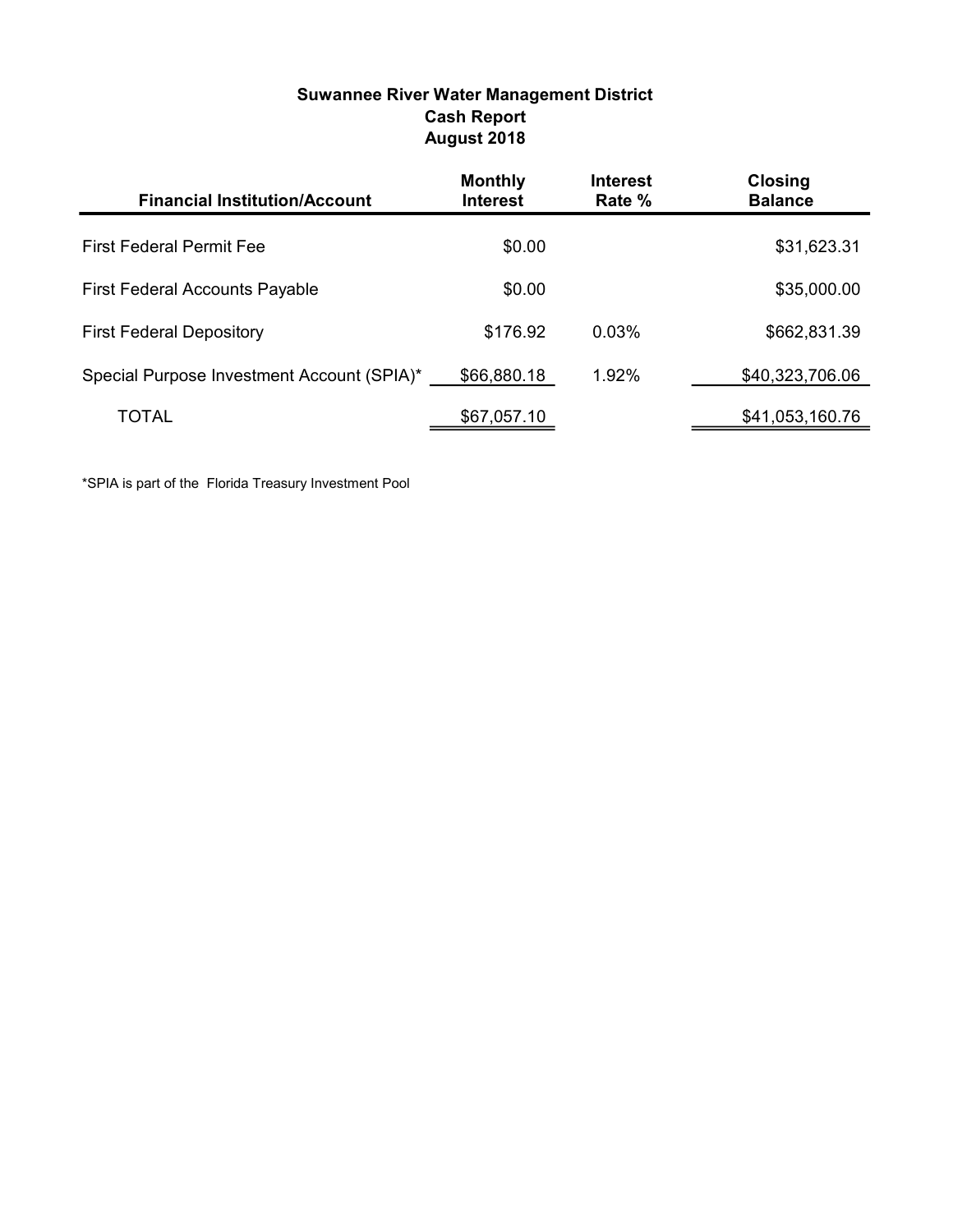#### **Suwannee River Water Management District Statement of Sources and Uses of Funds For the Month ending August 31, 2018 (Unaudited)**

|                            | <b>Current</b><br><b>Budget</b> |   | <b>Actuals</b><br><b>Through</b><br>8/31/2018 |    | Variance<br>(Under)/Over<br><b>Budget</b> | <b>Actuals As A</b><br>% of Budget |
|----------------------------|---------------------------------|---|-----------------------------------------------|----|-------------------------------------------|------------------------------------|
| <b>Sources</b>             |                                 |   |                                               |    |                                           |                                    |
| Ad Valorem Property Taxes  | \$<br>5.591.837                 | S | 5.758.767                                     | S  | 166.930                                   | 103.0%                             |
| Intergovernmental Revenues | \$<br>59,873,387                | S | 12,990,007                                    | S  | (46,883,380)                              | 21.7%                              |
| Interest on Invested Funds | \$<br>140.000                   | S | 642,114 \$                                    |    | 502.114                                   | 458.7%                             |
| License and Permit Fees    | \$<br>135,000 \$                |   | 191.448 \$                                    |    | 56.448                                    | 141.8%                             |
| Other                      | \$<br>1,226,100                 | S | 591,673 \$                                    |    | (634, 427)                                | 48.3%                              |
| Fund Balance <sup>1</sup>  | \$<br>15,891,753                |   | 2.356.226                                     | -S | (13,535,527)                              | 14.8%                              |
| <b>Total Sources</b>       | \$<br>82,858,077                |   | 22,530,235                                    | S  | (60, 327, 842)                            | 27.2%                              |

|                                              | <b>Current</b> |                     |     |                           |      | Available     |           |            |
|----------------------------------------------|----------------|---------------------|-----|---------------------------|------|---------------|-----------|------------|
|                                              | <b>Budget</b>  | <b>Expenditures</b> |     | Encumbrances <sup>2</sup> |      | <b>Budget</b> | %Expended | %Obligated |
| <b>Uses</b>                                  |                |                     |     |                           |      |               |           |            |
| Water Resources Planning and Monitoring      | 9.322.743      | 3.953.104           | \$. | 3.726.867                 |      | 1.642.771     | 42%       | 82%        |
| Acquisition, Restoration and Public Works    | 65.326.091     | 9,629,188           | S   | 27,260,799                | S    | 28,436,104    | 15%       | 56%        |
| Operation and Maintenance of Lands and Works | $5.140.309$ \$ | 3.041.584           | \$. | 378,792                   | -S   | 1,719,933     | 59%       | 67%        |
| Regulation                                   | $.392.916$ \$  | 1.083.161           | -S  | 10.601                    | \$.  | 299.154       | 78%       | 79%        |
| Outreach                                     | 225.475 \$     | 196.791             | -S  | 25.000                    | - \$ | 3.684         | 87%       | 98%        |
| Management and Administration                | .450.543       | 1,209,449           |     | 28,948                    |      | 212.145       | 83%       | 85%        |
| <b>Total Uses</b>                            | 82.858.077     | 19.113.278          |     | 31,431,007                |      | 32,313,792    | 23%       | 61%        |

<sup>1</sup> Actual Fund Balance used is recorded at the end of the fiscal year. This amount represents Fund Balance used for the Monitor Well Improvement Program and the AG and RIVER Cost-Share Programs

 $2$  Encumbrances represent unexpended balances of open purchase orders and contracts.

 $3$  Represents the sum of expenditures and encumbrances as a percentage of the available budget.

This financial statement is prepared as of August 31, 2018 and covers the interim period since the most recent audited financial statements.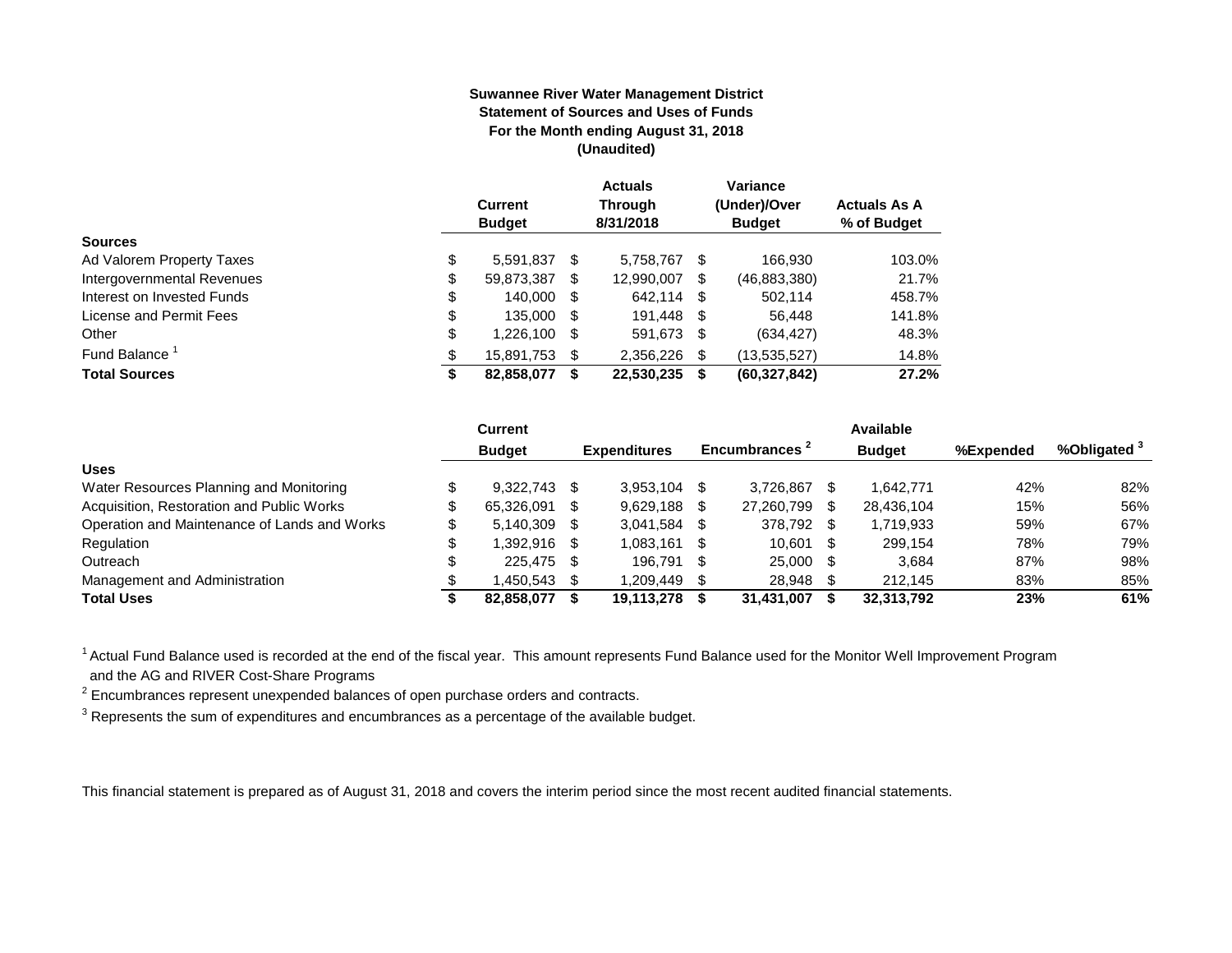#### SUWANNEE RIVER WATER MANAGEMENT DISTRICT STATEMENT OF ACTIVITY - REVENUE AND EXPENSE ROLLUP (UNAUDITED) FOR 8/31/2018

|                                                                                                                                                                                                                    | Y-T-D<br><b>ACTUAL</b>                                                 | <b>ENCUMBRANCE</b>                                           | <b>ANNUAL</b><br><b>BUDGET</b>                                              |
|--------------------------------------------------------------------------------------------------------------------------------------------------------------------------------------------------------------------|------------------------------------------------------------------------|--------------------------------------------------------------|-----------------------------------------------------------------------------|
| FUND Report Recap -<br><b>REVENUES</b>                                                                                                                                                                             |                                                                        |                                                              |                                                                             |
| <b>DISTRICT REVENUES</b><br><b>LOCAL REVENUES</b>                                                                                                                                                                  | 7,184,003<br>180,880                                                   | 0<br>0                                                       | 6,866,837<br>226,100                                                        |
| <b>STATE REVENUES</b><br><b>FEDERAL REVENUES</b><br>FUND BALANCE UTILIZATION                                                                                                                                       | 12,508,720<br>300,407<br>2,356,226                                     | 0<br>0<br>0                                                  | 55,766,437<br>3,956,950<br>16,041,753                                       |
| <b>TOTAL REVENUES</b>                                                                                                                                                                                              | 22,530,236                                                             | $\pmb{0}$                                                    | 82,858,077                                                                  |
| <b>EXPENDITURES</b><br>SALARIES AND BENEFITS<br>CONTRACTUAL SERVICES<br><b>OPERATING EXPENDITURES</b><br>OPERATING CAPITAL OUTLAY                                                                                  | 4,784,298<br>6,060,997<br>804,437<br>202,158                           | 0<br>10,266,780<br>98,966<br>2,998                           | 6,047,222<br>32,477,909<br>1,370,119<br>308,044                             |
| FIXED CAPITAL OUTLAY<br><b>INTERAGENCY EXPENDITURES</b>                                                                                                                                                            | 3,177,768<br>4,083,620                                                 | 0<br>21,062,263                                              | 8,371,848<br>34,282,935                                                     |
| TOTAL EXPENDITURES                                                                                                                                                                                                 | 19,113,278                                                             | 31,431,007                                                   | 82,858,077                                                                  |
| EXCESS REVENUES OVER (UNDER) EXPENDITURES                                                                                                                                                                          | 3,416,958                                                              | (31, 431, 007)                                               | 0.                                                                          |
| FUND 01 - GENERAL FUND<br><b>REVENUES</b>                                                                                                                                                                          |                                                                        |                                                              |                                                                             |
| <b>DISTRICT REVENUES</b><br><b>LOCAL REVENUES</b>                                                                                                                                                                  | 6,188,124<br>0                                                         | 0<br>0                                                       | 1,678,945                                                                   |
| <b>STATE REVENUES</b>                                                                                                                                                                                              | 4,375,000                                                              | 0                                                            | 4,375,000                                                                   |
| <b>FEDERAL REVENUES</b><br><b>FUND BALANCE UTILIZATION</b>                                                                                                                                                         | 0<br>0                                                                 | 0<br>0                                                       | 0<br>3,438,331                                                              |
| <b>TOTAL REVENUES</b>                                                                                                                                                                                              | 10,563,124                                                             | 0                                                            | 9,492,276                                                                   |
| <b>EXPENDITURES</b><br>SALARIES AND BENEFITS<br>CONTRACTUAL SERVICES<br>OPERATING EXPENDITURES<br>OPERATING CAPITAL OUTLAY<br>FIXED CAPITAL OUTLAY<br><b>INTERAGENCY EXPENDITURES</b><br><b>TOTAL EXPENDITURES</b> | 4,145,699<br>908,115<br>523,029<br>67,336<br>0<br>761,190<br>6,405,369 | 0<br>902,643<br>34,771<br>2,661<br>0<br>869,071<br>1,809,146 | 5,236,014<br>2,210,609<br>840,463<br>156,290<br>0<br>1.048,900<br>9,492,276 |
| EXCESS REVENUES OVER (UNDER) EXPENDITURES                                                                                                                                                                          | 4, 157, 755                                                            | (1,809,146)                                                  | 0                                                                           |
| FUND 05 - MIDDLE SUWANNEE<br><b>REVENUES</b>                                                                                                                                                                       |                                                                        |                                                              |                                                                             |
| DISTRICT REVENUES<br><b>LOCAL REVENUES</b><br><b>STATE REVENUES</b><br><b>FEDERAL REVENUES</b>                                                                                                                     | 0<br>0<br>103,182<br>0                                                 | 0<br>0<br>0<br>0                                             | 0<br>0<br>589,083<br>0                                                      |
| FUND BALANCE UTILIZATION<br><b>TOTAL REVENUES</b>                                                                                                                                                                  | 0<br>103,182                                                           | $\overline{0}$<br>0                                          | 0<br>589,083                                                                |
| <b>EXPENDITURES</b><br>SALARIES AND BENEFITS<br>CONTRACTUAL SERVICES<br><b>OPERATING EXPENDITURES</b>                                                                                                              | 0<br>103,182<br>0                                                      | 0<br>51,967<br>0                                             | 0<br>589,083<br>0                                                           |
| OPERATING CAPITAL OUTLAY<br><b>FIXED CAPITAL OUTLAY</b>                                                                                                                                                            | 0<br>0                                                                 | 0<br>0                                                       | 0<br>0                                                                      |
| <b>INTERAGENCY EXPENDITURES</b>                                                                                                                                                                                    | 0                                                                      | 0                                                            | 0                                                                           |
| <b>TOTAL EXPENDITURES</b><br>EXCESS REVENUES OVER (UNDER) EXPENDITURES                                                                                                                                             | 103,182                                                                | 51,967                                                       | 589,083                                                                     |
|                                                                                                                                                                                                                    | 0                                                                      | (51, 967)                                                    | 0                                                                           |

 $\lambda$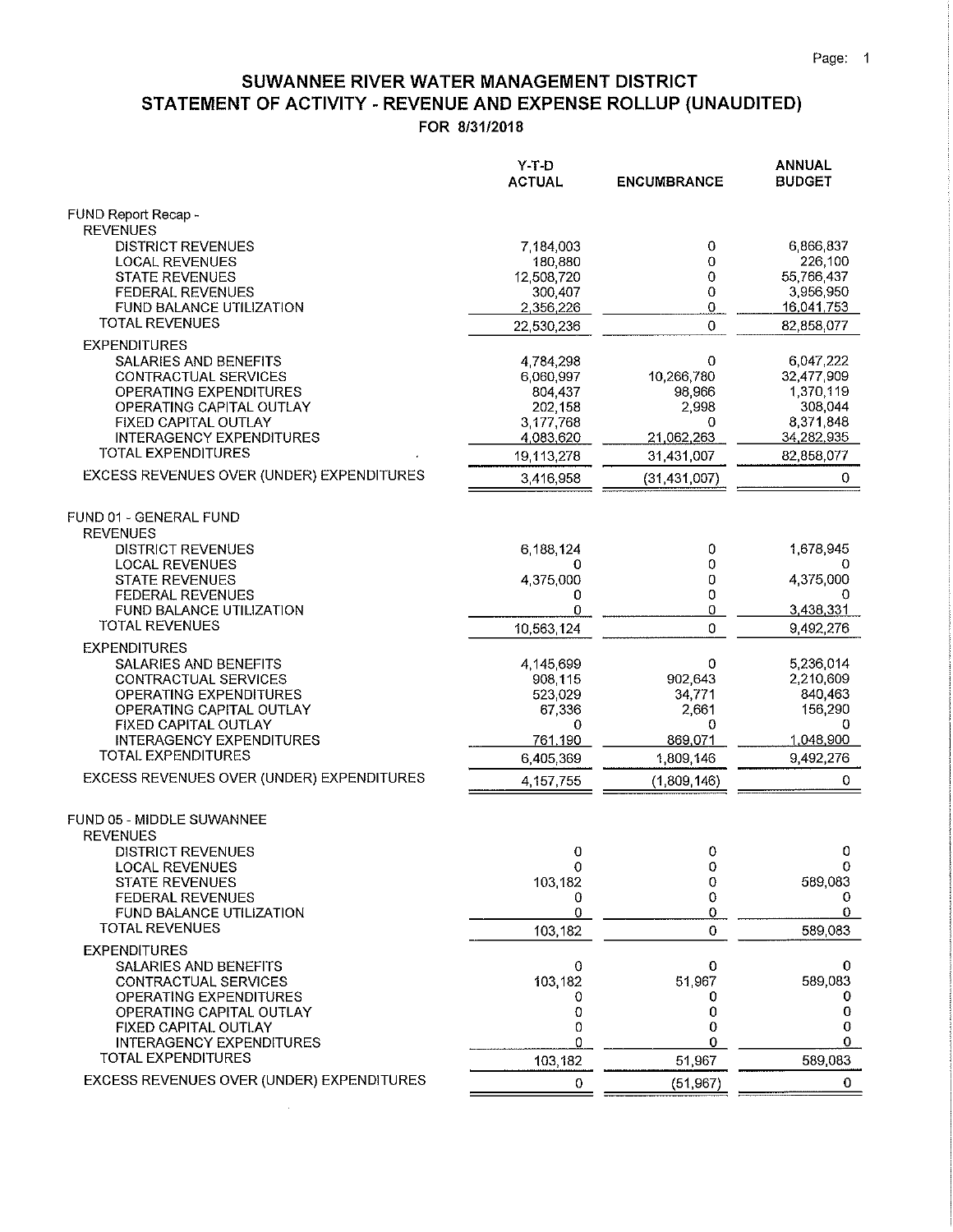#### SUWANNEE RIVER WATER MANAGEMENT DISTRICT STATEMENT OF ACTIVITY - REVENUE AND EXPENSE ROLLUP (UNAUDITED) FOR 8/31/2018

|                                                                | Y-T-D<br><b>ACTUAL</b> | <b>ENCUMBRANCE</b> | ANNUAL<br><b>BUDGET</b> |
|----------------------------------------------------------------|------------------------|--------------------|-------------------------|
| FUND 06 - SPRINGS GRANTS<br><b>REVENUES</b>                    |                        |                    |                         |
| <b>DISTRICT REVENUES</b>                                       | 1,708,379              | 0                  | 4,865,930               |
| <b>LOCAL REVENUES</b><br><b>STATE REVENUES</b>                 | 0<br>3,109,171         | 0<br>0             | 0<br>43,852,235         |
| FEDERAL REVENUES                                               | 0                      | 0                  | 0                       |
| <b>FUND BALANCE UTILIZATION</b><br><b>TOTAL REVENUES</b>       | 0<br>4,817,550         | 0<br>0             | 0<br>48,718,165         |
| <b>EXPENDITURES</b>                                            |                        |                    |                         |
| SALARIES AND BENEFITS                                          | 61                     | 0                  | 0                       |
| CONTRACTUAL SERVICES<br>OPERATING EXPENDITURES                 | 1,161,736<br>0         | 5,138,801<br>0     | 15,494,577<br>0         |
| OPERATING CAPITAL OUTLAY                                       | 0                      | 0                  | 0                       |
| <b>FIXED CAPITAL OUTLAY</b><br><b>INTERAGENCY EXPENDITURES</b> | 2,908,379<br>1,203,047 | በ<br>17,505,409    | 7,388,898<br>25,834,690 |
| <b>TOTAL EXPENDITURES</b>                                      | 5,273,223              | 22,644,210         | 48,718,165              |
| EXCESS REVENUES OVER (UNDER) EXPENDITURES                      | (455, 673)             | (22,644,210)       | 0                       |
| FUND 07 - LOCAL REVENUE<br><b>REVENUES</b>                     |                        |                    |                         |
| <b>DISTRICT REVENUES</b>                                       | 0                      | 0                  | 0                       |
| <b>LOCAL REVENUES</b><br><b>STATE REVENUES</b>                 | 105,600<br>0           | 0<br>0             | 105,600<br>0            |
| <b>FEDERAL REVENUES</b>                                        | 0                      | 0                  | 0                       |
| <b>FUND BALANCE UTILIZATION</b><br><b>TOTAL REVENUES</b>       | 0<br>105,600           | 0<br>0             | 0<br>105,600            |
| <b>EXPENDITURES</b>                                            |                        |                    |                         |
| SALARIES AND BENEFITS                                          | 0                      | 0                  | 0                       |
| CONTRACTUAL SERVICES<br>OPERATING EXPENDITURES                 | 0<br>0                 | 0<br>0             | 0<br>0                  |
| OPERATING CAPITAL OUTLAY                                       | 0                      | 0<br>0             | 0<br>$\mathbf 0$        |
| FIXED CAPITAL OUTLAY<br><b>INTERAGENCY EXPENDITURES</b>        | 0<br>105,600           | 91,600             | 105,600                 |
| <b>TOTAL EXPENDITURES</b>                                      | 105,600                | 91,600             | 105,600                 |
| EXCESS REVENUES OVER (UNDER) EXPENDITURES                      | 0                      | (91,600)           | 0                       |
| FUND 08 - WMLTF - SPRINGS<br><b>REVENUES</b>                   |                        |                    |                         |
| <b>DISTRICT REVENUES</b>                                       | 3,087                  | 0<br>0             | 0<br>0                  |
| LOCAL REVENUES<br><b>STATE REVENUES</b>                        | 0<br>11,979            | 0                  | 425,000                 |
| <b>FEDERAL REVENUES</b><br>FUND BALANCE UTILIZATION            | 0<br>0                 | 0<br>0             | 0<br>0                  |
| <b>TOTAL REVENUES</b>                                          | 15,066                 | 0                  | 425,000                 |
| <b>EXPENDITURES</b>                                            |                        |                    |                         |
| SALARIES AND BENEFITS<br><b>CONTRACTUAL SERVICES</b>           | 14,769<br>0            | 0<br>0             | 0<br>275,000            |
| <b>OPERATING EXPENDITURES</b>                                  | 0                      | 0                  | 0                       |
| OPERATING CAPITAL OUTLAY<br>FIXED CAPITAL OUTLAY               | 0<br>0                 | 0<br>0             | 0<br>0                  |
| <b>INTERAGENCY EXPENDITURES</b>                                | 1,328                  | 194,676            | 150,000                 |
| <b>TOTAL EXPENDITURES</b>                                      | 16,097                 | 194,676            | 425,000                 |
| EXCESS REVENUES OVER (UNDER) EXPENDITURES                      | (1,031)                | (194, 676)         | 0                       |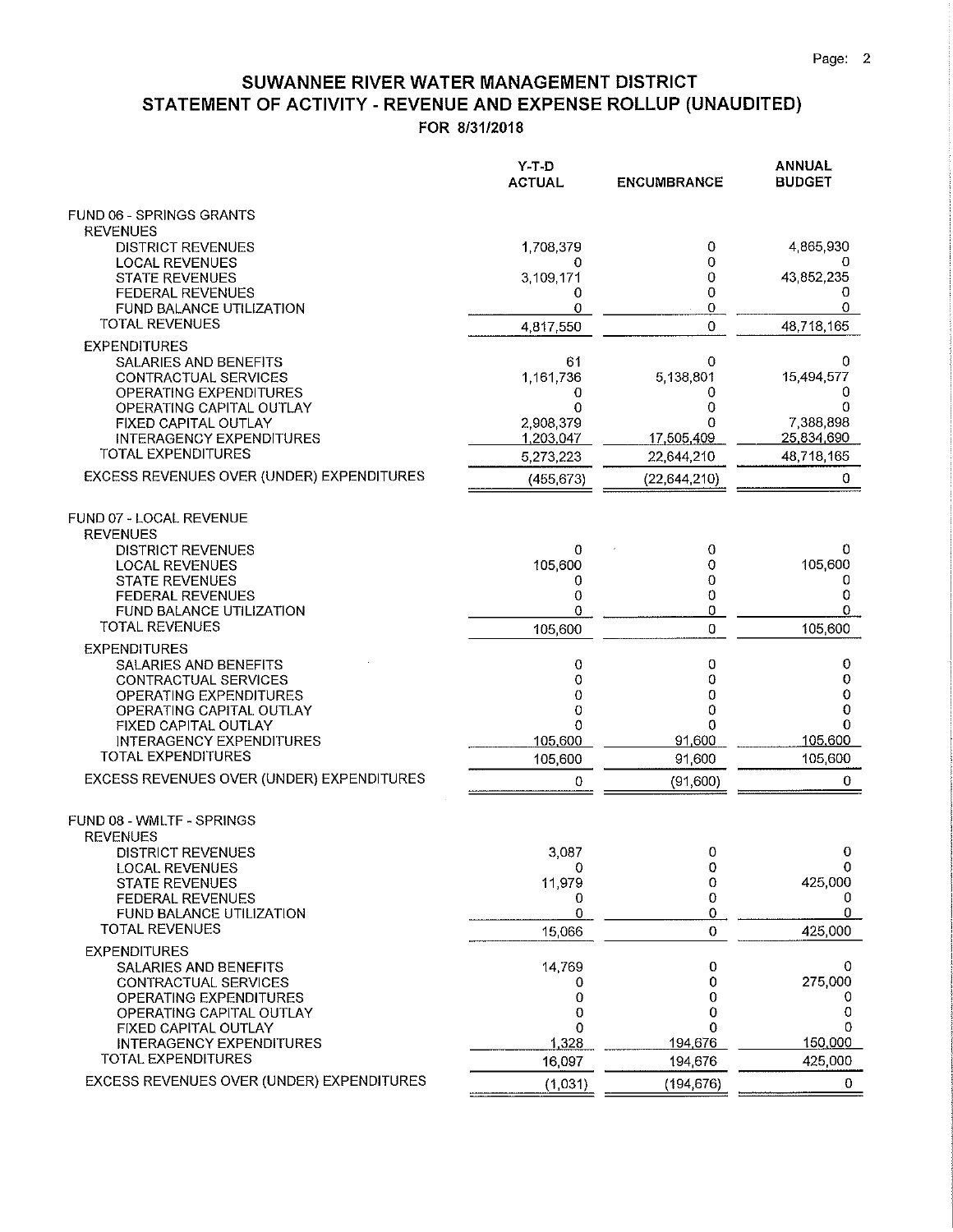## SUWANNEE RIVER WATER MANAGEMENT DISTRICT STATEMENT OF ACTIVITY - REVENUE AND EXPENSE ROLLUP (UNAUDITED)

FOR 8/31/2018

 $\ell$ 

|                                                                             | $Y-T-D$<br><b>ACTUAL</b> | <b>ENCUMBRANCE</b> | ANNUAL<br><b>BUDGET</b> |
|-----------------------------------------------------------------------------|--------------------------|--------------------|-------------------------|
| FUND 09 - MONITOR WELL<br><b>REVENUES</b>                                   |                          |                    |                         |
| <b>DISTRICT REVENUES</b>                                                    | 0                        | 0                  | 30,000                  |
| <b>LOCAL REVENUES</b><br><b>STATE REVENUES</b>                              | $\overline{0}$<br>0      | 0<br>0             | 0<br>0                  |
| <b>FEDERAL REVENUES</b>                                                     | 0                        | 0                  | 0                       |
| <b>FUND BALANCE UTILIZATION</b>                                             | 357,249                  | 0                  | 500,000                 |
| <b>TOTAL REVENUES</b>                                                       | 357,249                  | 0                  | 530,000                 |
| <b>EXPENDITURES</b>                                                         |                          | 0                  | 0                       |
| <b>SALARIES AND BENEFITS</b><br>CONTRACTUAL SERVICES                        | 0<br>357,249             | 273,357            | 500,000                 |
| OPERATING EXPENDITURES                                                      | 0                        | 0                  | 30,000                  |
| OPERATING CAPITAL OUTLAY<br><b>FIXED CAPITAL OUTLAY</b>                     | 0<br>0                   | 0<br>0             | 0<br>0                  |
| <b>INTERAGENCY EXPENDITURES</b>                                             | 0                        | 0                  | 0                       |
| <b>TOTAL EXPENDITURES</b>                                                   | 357,249                  | 273,357            | 530,000                 |
| EXCESS REVENUES OVER (UNDER) EXPENDITURES                                   | 0                        | (273, 357)         | 0                       |
| FUND 10 - LAND CONSERVATION - FLORIDA FOREVER &<br>P2000<br><b>REVENUES</b> |                          |                    |                         |
| <b>DISTRICT REVENUES</b>                                                    | (1,461,394)              | 0                  | (1,485,930)             |
| <b>LOCAL REVENUES</b>                                                       | 0                        | 0                  |                         |
| <b>STATE REVENUES</b><br><b>FEDERAL REVENUES</b>                            | 1,485,930<br>0           | 0<br>0             | 1,800,000               |
| FUND BALANCE UTILIZATION                                                    | 0                        | 0                  | 47,500                  |
| <b>TOTAL REVENUES</b>                                                       | 24,536                   | 0                  | 361 570                 |
| <b>EXPENDITURES</b>                                                         |                          |                    |                         |
| SALARIES AND BENEFITS<br>CONTRACTUAL SERVICES                               | 0<br>5,149               | 0<br>2,400         | 0<br>359,070            |
| OPERATING EXPENDITURES                                                      | 0                        | 0                  | 2,500                   |
| OPERATING CAPITAL OUTLAY<br><b>FIXED CAPITAL OUTLAY</b>                     | 0<br>0                   | 0<br>0             | 0<br>0                  |
| <b>INTERAGENCY EXPENDITURES</b>                                             | 0                        | 0                  | 0                       |
| <b>TOTAL EXPENDITURES</b>                                                   | 5,149                    | 2,400              | 361 570                 |
| EXCESS REVENUES OVER (UNDER) EXPENDITURES                                   | 19,387                   | (2,400)            | 0                       |
| FUND 12 - DOT ETDM<br><b>REVENUES</b>                                       |                          |                    |                         |
| <b>DISTRICT REVENUES</b>                                                    | 606<br>0                 | 0<br>0             | 0<br>0                  |
| <b>LOCAL REVENUES</b><br><b>STATE REVENUES</b>                              | 0                        | $\overline{O}$     | 0                       |
| <b>FEDERAL REVENUES</b>                                                     | 0                        | $\Omega$           | 0                       |
| FUND BALANCE UTILIZATION<br><b>TOTAL REVENUES</b>                           | 0                        | 0                  | 10,000                  |
|                                                                             | 606                      | $\Omega$           | 10.000                  |
| <b>EXPENDITURES</b><br>SALARIES AND BENEFITS                                | 355                      | 0                  | 10,000                  |
| CONTRACTUAL SERVICES                                                        | 0                        | 0                  | 0                       |
| OPERATING EXPENDITURES<br>OPERATING CAPITAL OUTLAY                          | 0<br>0                   | 0<br>0             | 0<br>0                  |
| <b>FIXED CAPITAL OUTLAY</b>                                                 | 0                        | 0                  | 0                       |
| <b>INTERAGENCY EXPENDITURES</b>                                             | 0                        | 0                  | 0                       |
| <b>TOTAL EXPENDITURES</b>                                                   | 355                      | 0                  | 10.000                  |
| EXCESS REVENUES OVER (UNDER) EXPENDITURES                                   | 251                      | $\mathbf 0$        | 0                       |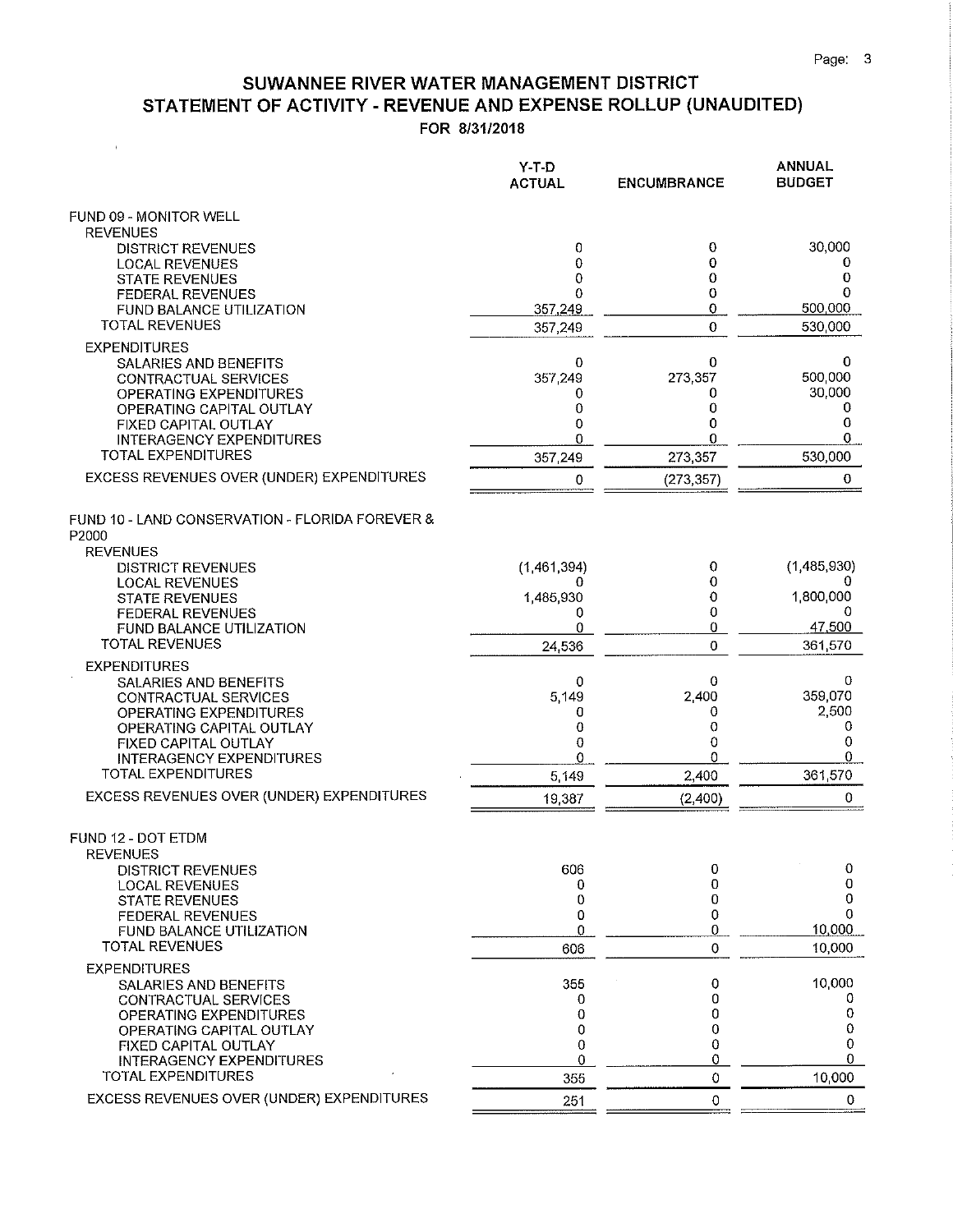### SUWANNEE RIVER WATER MANAGEMENT DISTRICT STATEMENT OF ACTIVITY - REVENUE AND EXPENSE ROLLUP (UNAUDITED) FOR 8/31/2018

|                                                               | $Y-T-D$<br><b>ACTUAL</b> | <b>ENCUMBRANCE</b> | ANNUAL<br><b>BUDGET</b> |
|---------------------------------------------------------------|--------------------------|--------------------|-------------------------|
| FUND 13 - LAND MANAGEMENT & OPERATIONS<br><b>REVENUES</b>     |                          |                    |                         |
| <b>DISTRICT REVENUES</b>                                      | 697,032                  | 0                  | 1,777,892               |
| <b>LOCAL REVENUES</b><br><b>STATE REVENUES</b>                | 0<br>2,293,071           | 0<br>0             | 0<br>2,380,119          |
| <b>FEDERAL REVENUES</b>                                       | 0                        | 0                  | 0                       |
| FUND BALANCE UTILIZATION<br><b>TOTAL REVENUES</b>             | 0                        | 0<br>0             | 852,298                 |
| <b>EXPENDITURES</b>                                           | 2,990,103                |                    | 5,010,309               |
| SALARIES AND BENEFITS                                         | 612,772                  | 0                  | 801,208                 |
| CONTRACTUAL SERVICES                                          | 1,454,520                | 313,781            | 2,625,691               |
| OPERATING EXPENDITURES<br>OPERATING CAPITAL OUTLAY            | 274,968<br>134,822       | 64,194<br>337      | 493,656<br>151,754      |
| FIXED CAPITAL OUTLAY                                          | 269,389                  | 0                  | 275,000                 |
| <b>INTERAGENCY EXPENDITURES</b>                               | 556,629                  | 480                | 663,000                 |
| <b>TOTAL EXPENDITURES</b>                                     | 3,303,100                | 378,792            | 5,010,309               |
| EXCESS REVENUES OVER (UNDER) EXPENDITURES                     | (312,997)                | (378, 792)         | 0                       |
| FUND 19 - FDOT MITIGATION<br><b>REVENUES</b>                  |                          |                    |                         |
| <b>DISTRICT REVENUES</b>                                      | 13,475                   | 0                  | 0                       |
| <b>LOCAL REVENUES</b><br><b>STATE REVENUES</b>                | 0<br>710,733             | 0<br>0             | 0<br>950,000            |
| <b>FEDERAL REVENUES</b>                                       | 0                        | 0                  | 0                       |
| <b>FUND BALANCE UTILIZATION</b>                               | 0                        | 0                  | 200,000                 |
| <b>TOTAL REVENUES</b>                                         | 724,208                  | 0                  | 1,150,000               |
| <b>EXPENDITURES</b>                                           |                          |                    |                         |
| SALARIES AND BENEFITS<br><b>CONTRACTUAL SERVICES</b>          | 0<br>724,208             | 0<br>291,544       | 0<br>1,150,000          |
| OPERATING EXPENDITURES                                        | 0                        | 0                  | 0                       |
| OPERATING CAPITAL OUTLAY                                      | 0                        | 0                  | 0                       |
| FIXED CAPITAL OUTLAY<br><b>INTERAGENCY EXPENDITURES</b>       | 0<br>0                   | 0<br>O             | 0<br>$\theta$           |
| TOTAL EXPENDITURES                                            | 724,208                  | 291,544            | 1 150,000               |
| EXCESS REVENUES OVER (UNDER) EXPENDITURES                     | Ω                        | (291, 544)         | 0                       |
| FUND 29 - SUWANNEE RIVER PARTNERSHIP (SRP)<br><b>REVENUES</b> |                          |                    |                         |
| <b>DISTRICT REVENUES</b>                                      | 16,962                   | 0                  | 0.                      |
| LOCAL REVENUES<br><b>STATE REVENUES</b>                       | 75,280<br>0              | 0<br>0             | 120,500<br>U            |
| FEDERAL REVENUES                                              | 0                        | 0                  | 0                       |
| FUND BALANCE UTILIZATION                                      | 0                        | 0                  | 0                       |
| <b>TOTAL REVENUES</b>                                         | 92,242                   | $\Omega$           | 120,500                 |
| <b>EXPENDITURES</b><br>SALARIES AND BENEFITS                  | 0                        | 0                  | 0                       |
| CONTRACTUAL SERVICES                                          | 0                        | 0                  | 0                       |
| <b>OPERATING EXPENDITURES</b>                                 | 4491                     | 0                  | 3,500                   |
| OPERATING CAPITAL OUTLAY                                      | 0<br>0                   | 0<br>0             | υ<br>0                  |
| FIXED CAPITAL OUTLAY<br>INTERAGENCY EXPENDITURES              | 87,750                   | 29,250             | 117,000                 |
| <b>TOTAL EXPENDITURES</b>                                     | 92,241                   | 29,250             | 120,500                 |
| EXCESS REVENUES OVER (UNDER) EXPENDITURES                     | 1                        | (29, 250)          | 0                       |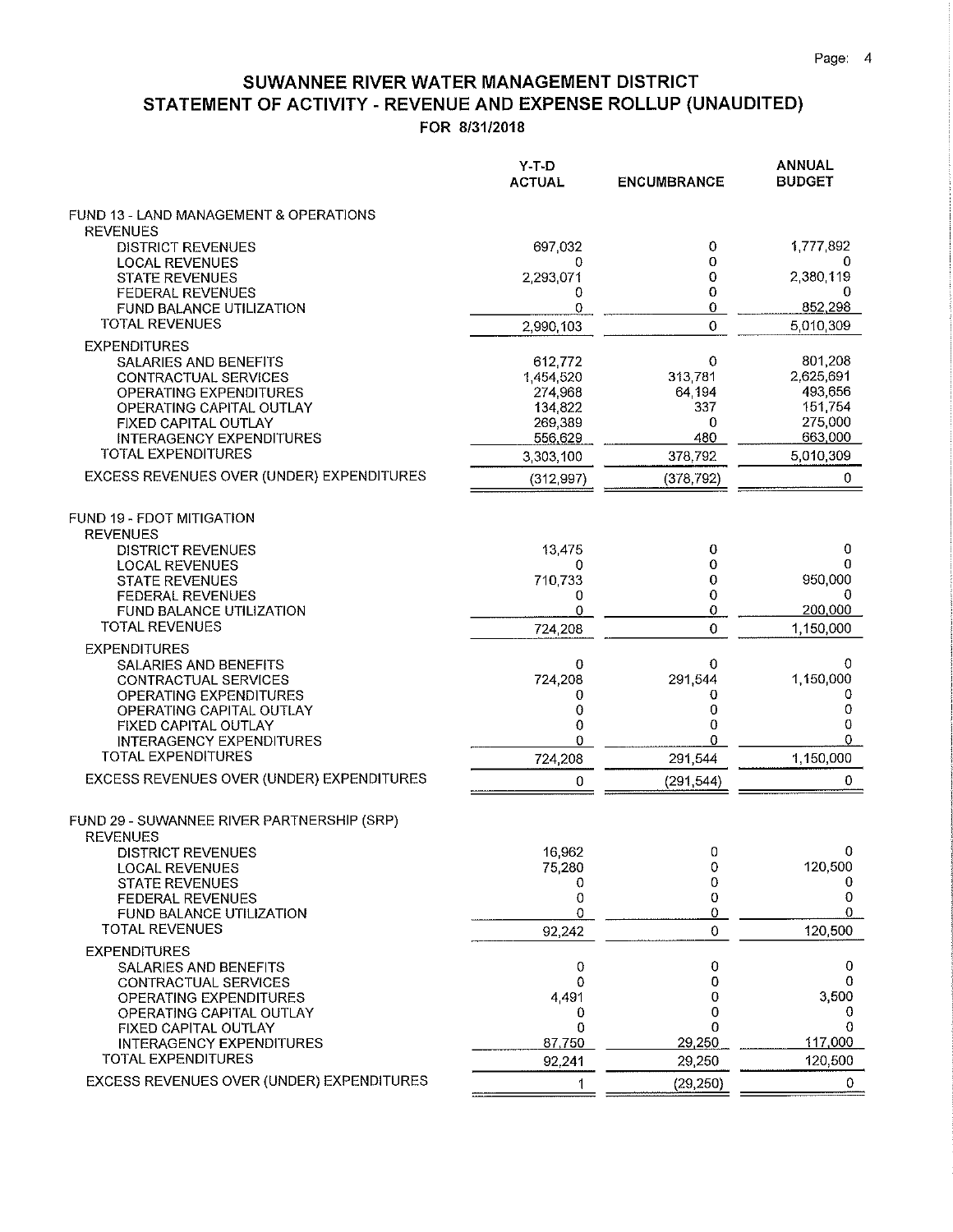## SUWANNEE RIVER WATER MANAGEMENT DISTRICT STATEMENT OF ACTIVITY - REVENUE AND EXPENSE ROLLUP (UNAUDITED)

FOR 8/31/2018

|                                                                | Y-T-D<br><b>ACTUAL</b> | <b>ENCUMBRANCE</b> | <b>ANNUAL</b><br><b>BUDGET</b> |
|----------------------------------------------------------------|------------------------|--------------------|--------------------------------|
| FUND 30 - NATIONAL GUARD BUREAU                                |                        |                    |                                |
| <b>REVENUES</b><br><b>DISTRICT REVENUES</b>                    | 4,165                  | 0                  | 0                              |
| <b>LOCAL REVENUES</b>                                          | 0                      | 0                  | 0                              |
| <b>STATE REVENUES</b>                                          | 0                      | 0                  | 0                              |
| <b>FEDERAL REVENUES</b>                                        | 0<br>0                 | 0<br>0             | 707,950<br>0                   |
| <b>FUND BALANCE UTILIZATION</b><br><b>TOTAL REVENUES</b>       | 4,165                  | 0                  | 707,950                        |
| <b>EXPENDITURES</b>                                            |                        |                    |                                |
| SALARIES AND BENEFITS                                          | 0                      | 0                  | 0                              |
| <b>CONTRACTUAL SERVICES</b>                                    | 4,165                  | 0                  | 0                              |
| OPERATING EXPENDITURES                                         | 0                      | 0                  | 0<br>0                         |
| OPERATING CAPITAL OUTLAY<br><b>FIXED CAPITAL OUTLAY</b>        | 0<br>0                 | 0<br>0             | 707,950                        |
| <b>INTERAGENCY EXPENDITURES</b>                                | 0                      | 0                  | 0                              |
| <b>TOTAL EXPENDITURES</b>                                      | 4,165                  | 0                  | 707,950                        |
| EXCESS REVENUES OVER (UNDER) EXPENDITURES                      | 0                      | 0                  | 0                              |
| FUND 33 - PCS MITIGATION - LAND ACQUISITION<br><b>REVENUES</b> |                        |                    |                                |
| <b>DISTRICT REVENUES</b>                                       | 13,568                 | 0                  | 0                              |
| <b>LOCAL REVENUES</b>                                          | 0                      | 0                  | 0                              |
| <b>STATE REVENUES</b><br><b>FEDERAL REVENUES</b>               | 0<br>0                 | 0<br>0             | 0<br>0                         |
| FUND BALANCE UTILIZATION                                       | 0                      | 0                  | $\overline{0}$                 |
| <b>TOTAL REVENUES</b>                                          | 13,568                 | 0                  | 0                              |
| <b>EXPENDITURES</b>                                            |                        |                    |                                |
| <b>SALARIES AND BENEFITS</b>                                   | 0                      | 0                  | 0                              |
| <b>CONTRACTUAL SERVICES</b>                                    | 0                      | 0                  | 0                              |
| <b>OPERATING EXPENDITURES</b><br>OPERATING CAPITAL OUTLAY      | 0<br>0                 | 0<br>0             | 0<br>0                         |
| FIXED CAPITAL OUTLAY                                           | 0                      | 0                  | 0                              |
| <b>INTERAGENCY EXPENDITURES</b>                                | 0                      | 0                  | 0                              |
| TOTAL EXPENDITURES                                             | 0                      | 0                  | 0                              |
| EXCESS REVENUES OVER (UNDER) EXPENDITURES                      | 13,568                 | 0                  | $\pmb{0}$                      |
| FUND 51 - DISTRICT AG COST-SHARE<br><b>REVENUES</b>            |                        |                    |                                |
| <b>DISTRICT REVENUES</b>                                       | $\mathbf 0$            | 0                  | $\mathbf 0$                    |
| <b>LOCAL REVENUES</b><br><b>STATE REVENUES</b>                 | 0<br>0                 | 0<br>0             | 0<br>0                         |
| <b>FEDERAL REVENUES</b>                                        | 0                      | 0                  | 0                              |
| FUND BALANCE UTILIZATION                                       | 632,900                | 0                  | 5.388.579                      |
| <b>TOTAL REVENUES</b>                                          | 632,900                | 0                  | 5 388 579                      |
| <b>EXPENDITURES</b>                                            |                        |                    |                                |
| SALARIES AND BENEFITS<br>CONTRACTUAL SERVICES                  | 0<br>630,900           | 0<br>928,250       | 0<br>5,360.579                 |
| OPERATING EXPENDITURES                                         | 0                      | O                  |                                |
| OPERATING CAPITAL OUTLAY                                       | 0                      | 0                  | 0                              |
| FIXED CAPITAL OUTLAY                                           | 0                      | 0                  | 0                              |
| <b>INTERAGENCY EXPENDITURES</b><br><b>TOTAL EXPENDITURES</b>   | 2,000                  | O                  | 28,000                         |
| EXCESS REVENUES OVER (UNDER) EXPENDITURES                      | 632,900                | 928,250            | 5,388,579                      |
|                                                                | 0                      | (928, 250)         | 0                              |

 $\hat{\boldsymbol{\theta}}$